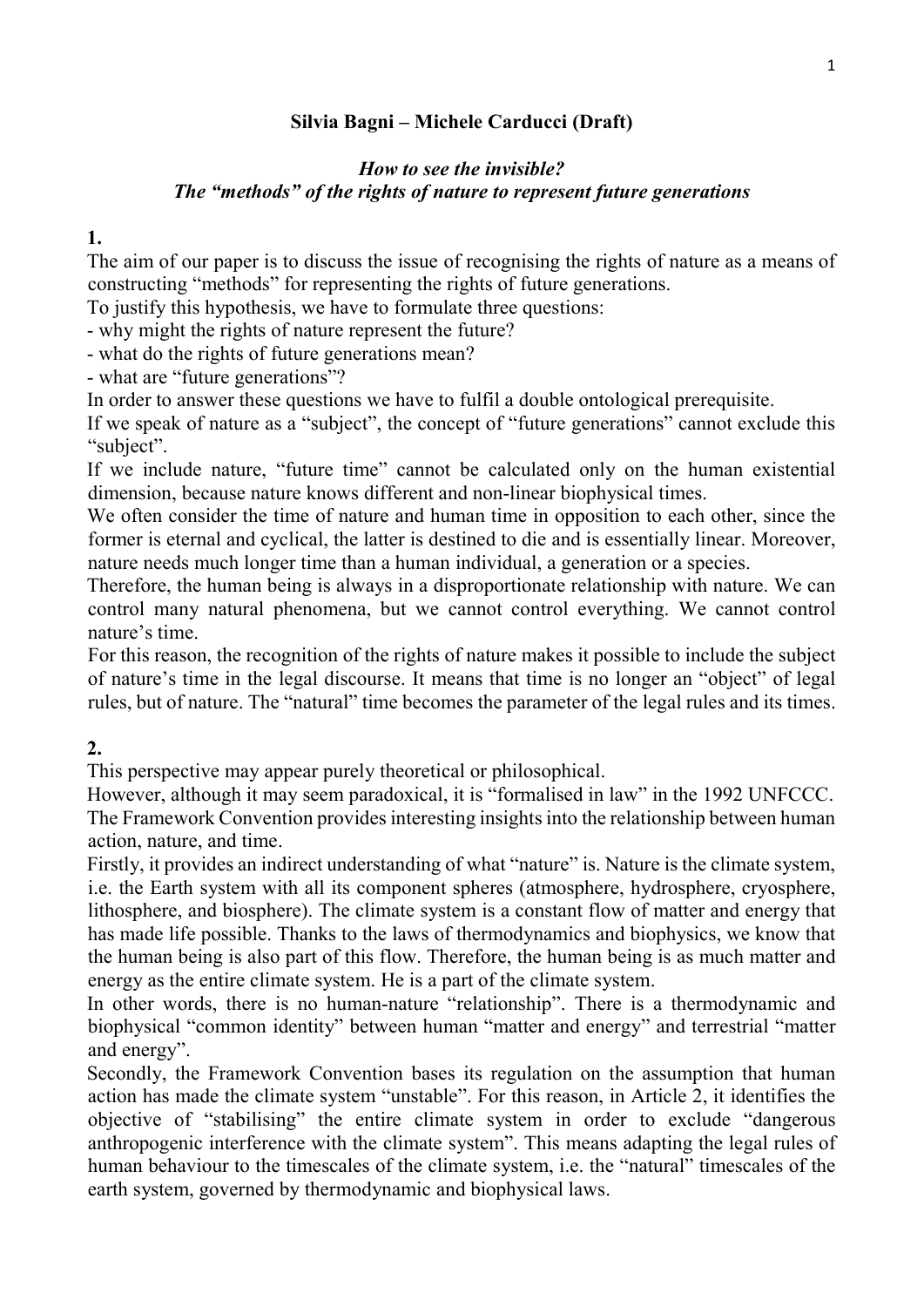It is no coincidence that the Convention adds this clarification: the stabilisation of the entire climate system "should be achieved within a time frame sufficient to allow ecosystems to adapt naturally to climate change, to ensure that food production is not threatened and to enable economic development to proceed in a sustainable manner".

Consequently, respecting the "natural" timescales of the climate system also means guaranteeing the future of human "matter and energy", i.e. future generations.

In this perspective, the central point of the "rights" of future generations does not concern their social or political content, but the human availability of the times of nature, under the same conditions as the present.

This means that the question of the rights of nature is not linked to our understanding of the rights of future generations, for example in the "classic" distinction between "Choice Theory" and "Interest Theory". It is linked to the conception of time as an order of survival of all vital components of planet earth in a perspective similar to the "One Health Approach" (Shanghai Declaration on promoting Health in the 2030 Agenda for Sustainable Develpoment: 9th Global Conference on Health Promotion, Shanghai 21-24 November 2016).

Certainly, "rights of nature" as a subject means "subjective rights". But the expression "subjective rights" can have different meanings.

Let us try, for example, to use the so-called "Hohfeldian" scheme, developed by the American jurist Wesley Newcomb Hohfeld (1913), still considered valid today (Hart 1955).

According to Hohfeld, discourses formulated in terms of rights always refer to four distinct elementary legal positions, defined as: claim, privilege, power, immunity.

Where does nature as 'subject' fit into this classification?

Apparently, it only fits into the "claim", i.e. the fact that someone is obliged to behave actively, or by omission, towards the holder of the claim. The other elementary legal positions of the subjective right presuppose a capacity for action which nature, as such, has neither in terms of "privilege", nor in terms of "power", nor in terms of "immunity".

However, if we instead consider the time factor in the thermodynamic and biophysical flow of matter and energy, we discover that nature is not a "claim" at all, but a "power". In the "Hohfeldian" scheme, power is the possibility, on the part of its holder, to modify the legal position of others, or even one's own, so that power has subjection as its correlative, and the inability of others to prevent it as its negation. In the field of the laws of thermodynamics and biophysics, this is exactly how it is: the temporal dynamics of nature prevail over human laws and we humans are incapable of preventing it. Nature is "power".

This means that the rights of future generations do not mean the "claims" of future subjects on today, but the rights of nature as respect for its temporal "power": and the temporal power of nature is that of the entire climate system in its entanglement.

The entire climate system, the subject of UNFCCC regulation, is the "intergenerational good" par excellence.

In fact, this realisation of nature as "power" over human time has become evident with the climate emergency as an intergenerational problem of the climate system. In the climate emergency, the problem of "time" becomes a priority and cancels out any distinction between human being and nature (Kim 2021).

We know that the climate emergency calls into question the timing of the climate system The climate emergency formula  $E = R \times U$ , developed by Lenton, Rockström et al. (Lenton et al. 2019-2020), describes the urgency of acting quickly so as not to activate "tipping points". Defined as "a critical threshold at which a tiny perturbation can qualitatively alter the state or development of a system" (Lenton et al. 2008), "tipping points" mark an abrupt change in the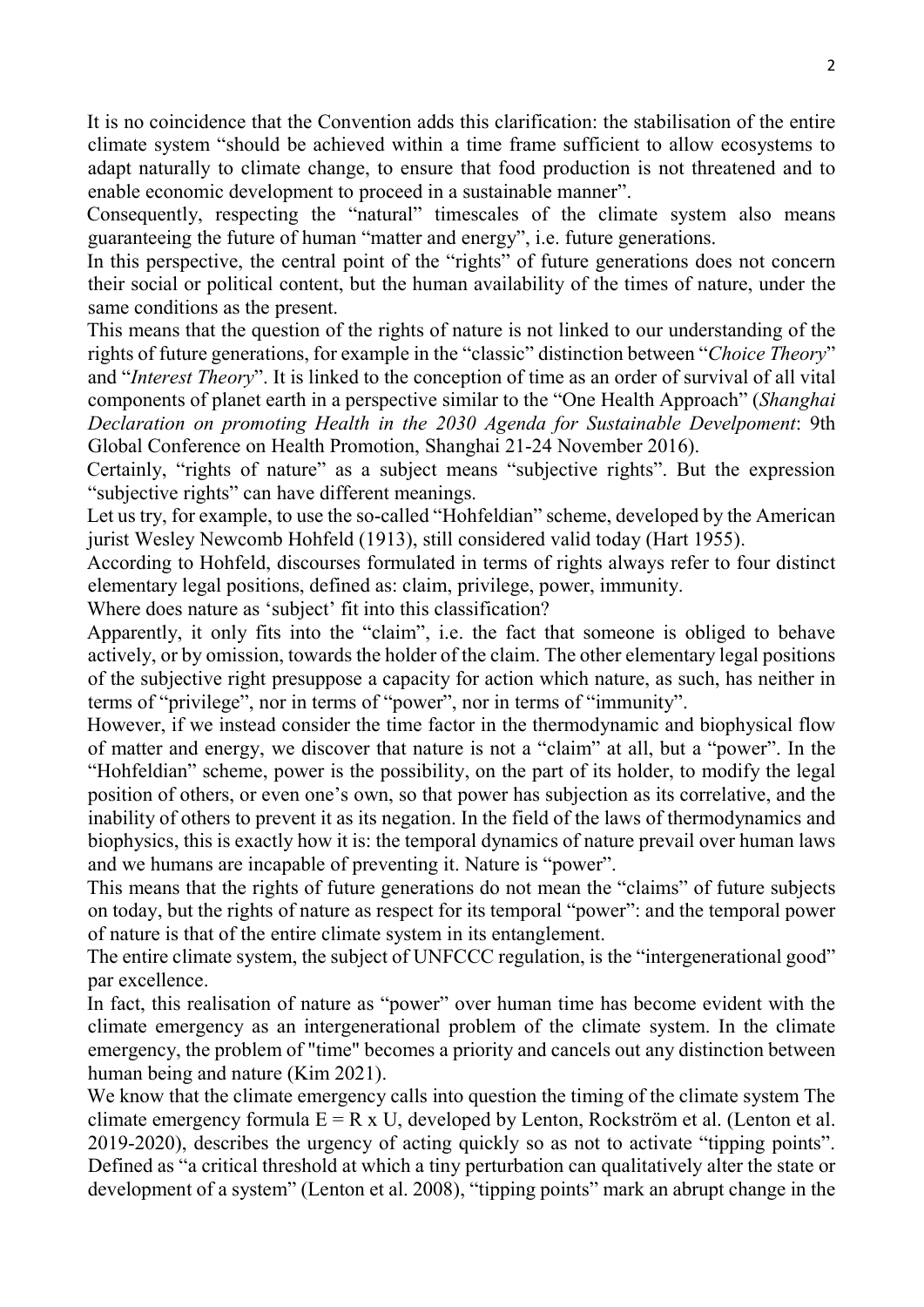equilibrium state of the various elements of the climate system. These tipping points produce three temporal effects:

- acceleration of transformations in natural systems;

- new and unprecedented living conditions for mankind and other species;

- the impossibility for humans to control natural processes.

"Human time' will change in these three effects. It will no longer be the same as present time. Even future rights will not be able to have the same characteristics as present rights because of the new conditions (think, for example, of the transformation of "climatic niches") (Xu et al. 2020). Respecting the timing of the climate system, means respecting all those who live within it and make up its biophysical dynamic. By respecting the biophysical dynamic, we respect ourselves, eliminating our "dangerous interference" with our future.

3.

The rights of nature are now widely discussed in legal theory. However, there is also a need to experiment with new "legal approaches". For UN Resolution A/69/322 of 18 August 2014, these approaches should draw "from the holistic scientific knowledge provided by earth system science to develop laws and policies that better manage human behaviour in light of the interconnections between people and nature" (UNGA 2014, para. 50). The Paris Climate Agreement, in Article 6 n.8, also suggests holistic approaches. More recently, even the Human Development Report 2020 has recognized that long-term sustainability is more than meeting quantitative targets of reduction of carbon dioxide emissions or of biodiversity loss: «We need to aim for transformative changes in how societies relate to the biosphere […] the goals of sustainable human development must be rooted in integrated, transdisciplinary understandings of the connections of societies in the biosphere» (HDR2020, p. 98).

Among other things, holistic, interactional and systems-oriented ontologies are inherent in many indigenous cosmologies that have long preceded the emergence of systems approaches in modern social and natural sciences. This also explains the link between the rights of nature and the question of recognition of indigenous rights.

In contrast, in all legal systems of the Western tradition, nature is an "object", a sum of elements other than human beings. Moreover, Western tradition considers the human individual to be a "historical animal" as opposed to the "static" and "fixed" nature. The Oxford Dictionary definition of nature, endorsed by organizations such as the OECD, speaks for itself: "Nature is the phenomena of the physical world collectively, including plants, animals, the landscape, and other features and products of the earth, as opposed to humans or human creations".

This is a legal fiction, rooted in the history of Western law, because we all know, thanks to thermodynamics and biophysics, that the entire earth system is a metabolism of matter and energy, which also includes the human being. Just as the human being is a thermodynamic force on nature, so nature is a thermodynamic force on society and human legal rules.

Consequently, discussing the rights of nature also means getting rid of the presumption that law must be "autonomous knowledge" from the natural sciences. This presumption is simply epistemic reductionism, which obscures reality. Environmental law is the most obvious manifestation of this reductionism. It claims to "regulate" nature, instead of "enforcing" nature's laws. In this, it is simply dysfunctional.

It is true that a systems-based and complexity approach to earth sciences has emerged in the Western tradition, especially when oppositions to mechanistic and Newtonian views of natural phenomena began to become prominent.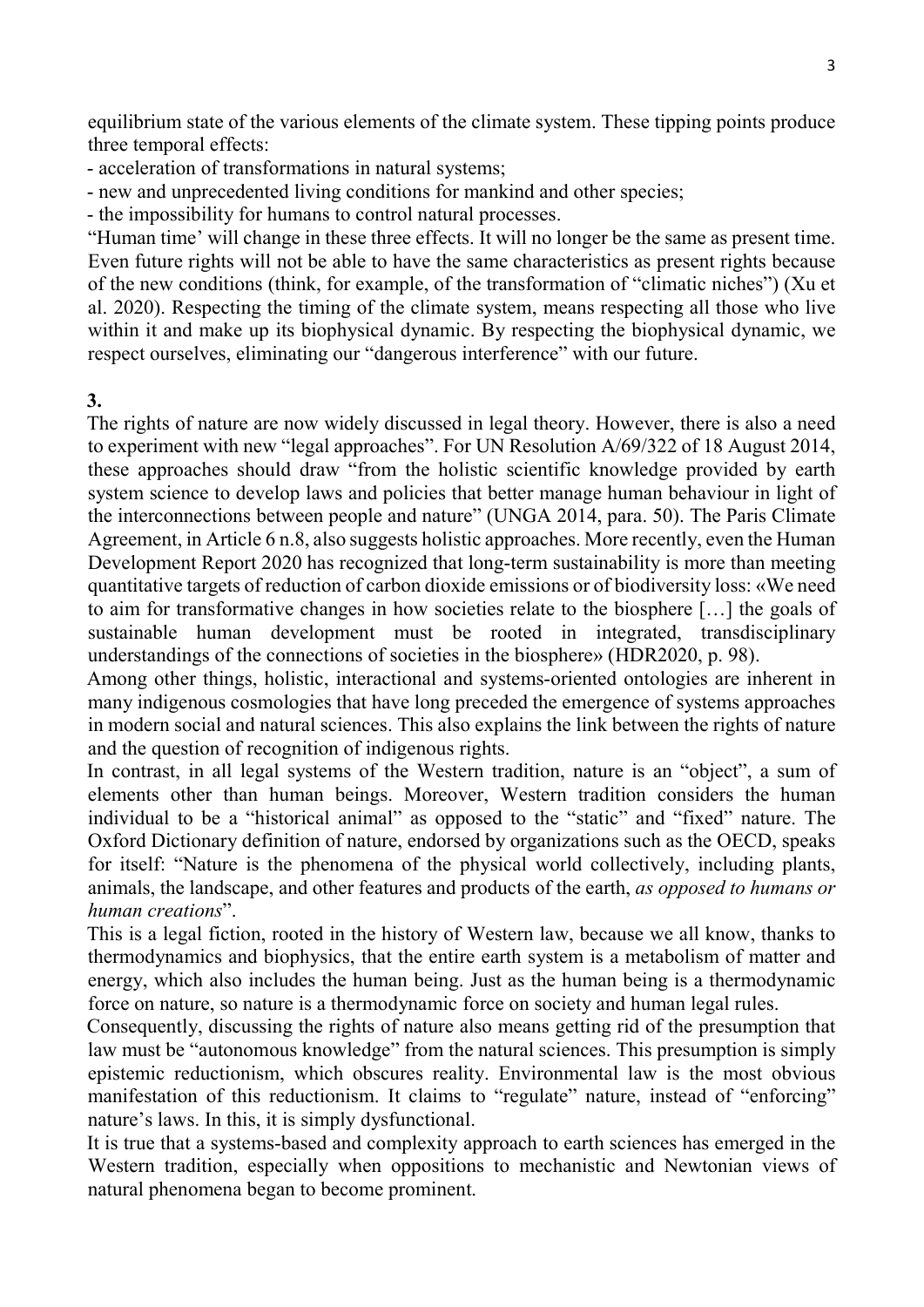However, Western views have favoured an autopoietic view of complexity, as products of anthropocentric social and biological processes, within which law has become a tool for governing complexity, through the multiplication of its sectoral disciplines.

Therefore, the Western legal tradition has not elaborated the "sympoietic"' perspective of the indigenous cosmogonies.

But what does "simpoiesis" mean? "Sympoiesis" is a heuristic of the whole earth system. Heuristics provide essential tools for understanding living systems, their characteristics and their behaviour.

However, "autopoietic" heuristics are very different from "sympoietic". The term "sympoiesis" was created by the environmental scientist Dempster (Dempster 1998) to argue, in the light of ecosystem studies, that complexity consists of a collective production of actions and feedbacks that have neither spatial nor temporal boundaries that can be controlled by a single subject. In "sympoiesis", there is no "subject" and no "object". There are only subjects. After all, the term "sympoiesis" derives from Greek and means, "doing together". "Doing together" does not mean "interacting" but "coacting", in a real "symbiogenesis" of creation of matter and energy (Margulis 1998). In "sympoiesis", everyone is a "subject", but not in "autopoiesis".

The autopoietic perspective imagines a process of "self-reproduction" of a "subject" with respect to other "objects" external to it, thus creating a "system". Consequently, complexity would operate as a plurality of systems with four fundamental characteristics. They are selfreproducing in an independent and closed manner (e.g. law produces law, economy produces economy, etc.). Have self-defined and autonomous content (e.g. law is not the economy, the economy is not society, society is not the family, etc.), with different functioning mechanisms (e.g. law functions differently from the economy, the economy functions differently from society, etc.), which allow each system to reproduce and control itself independently of the others. In practice, autopoietic heuristics totally ignore thermodynamics and the biophysical fact that everything is matter and energy, regardless of the living "'system" considered (legal, economic, social, human, etc.).

On the contrary, the "sympoietic" heuristic interprets complexity as an integrated ecosystem of non-separable subjects, as they are all composed of matter and energy, just like the climate system. Just as the climate system has no boundaries, because it involves the entire earth system, so the idea of non-separability of human matter and energy and "nature" suggests that there are no boundaries within the climate system.

With this heuristic, there is no contraposition between subjects and objects. There is a sharing of biophysical conditions, which affect all subjects, human and non-human. Biophysical protection concerns everyone because everyone is "matter" and "energy" in the climate system.

A "biophysical" law cannot disregard this "sympoiesis".

In this perspective, we can understand why the recognition of the rights of nature does not produce the invention of a new subject as opposed to the human subject, but the "method" for sharing the common biophysical conditions of matter and energy between humans and nonhumans.

In practice, by recognising the rights of nature, we recognise the "sympoietic" heuristics of the climate system. The rights of nature are the "magnifying glass" of this heuristic.

Within the climate system, all subjects contribute to its dynamics. Nevertheless, not all actors play the same role (Petersmann 2021).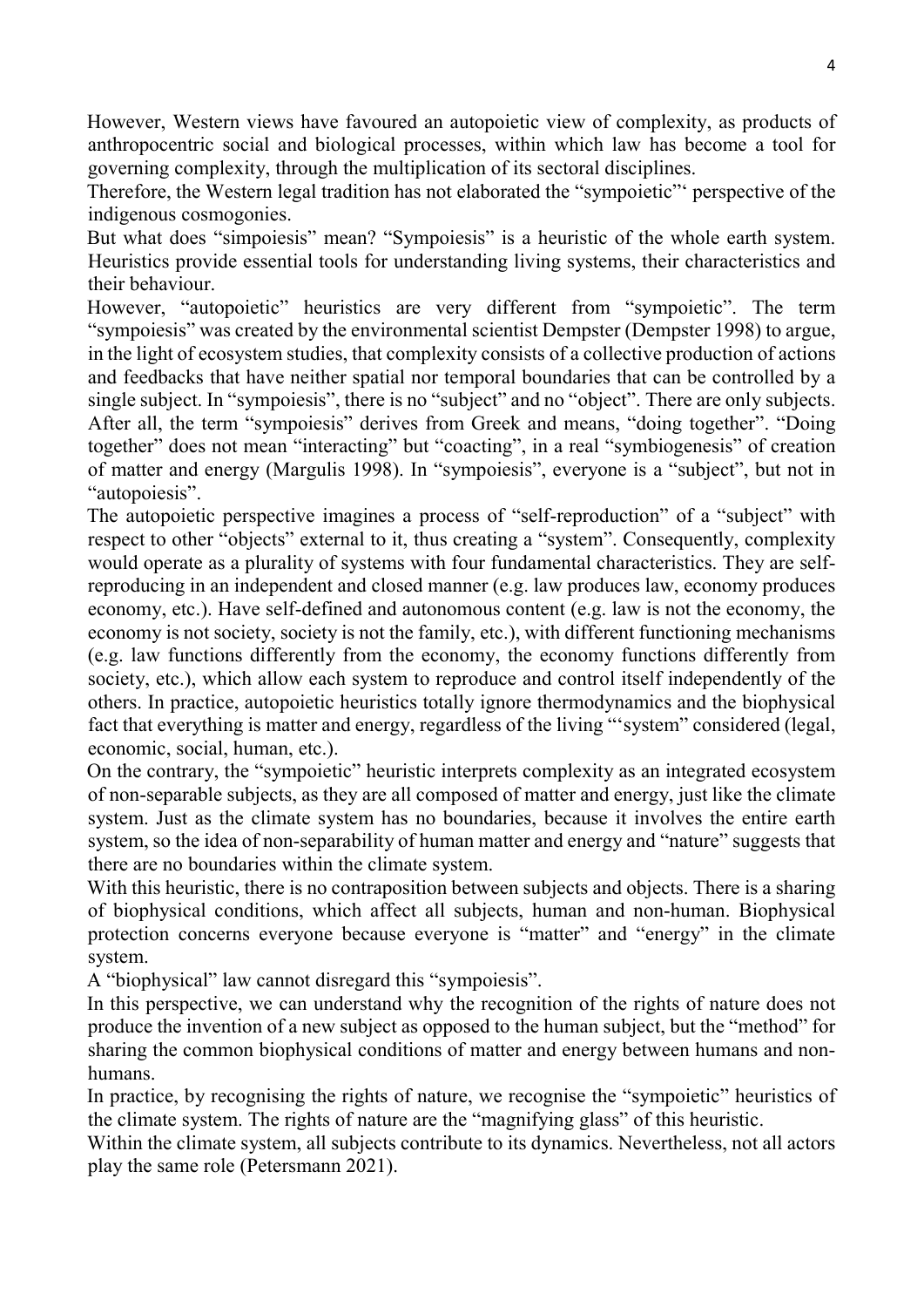Once again, the UNFCCC reminds us in its Preamble and Article 2 of this difference. Only humans have produced "dangerous" interference in the climate system, not other actors. Then humans must re-establish a responsible synergy with the other actors in the system, eliminating "dangerous interference".

The human being has only one way to achieve this "responsible symmetry". To answer for his actions in front of nature and not only in front of his fellow human beings; and, to do this, the only way is to recognise 'rights' also to other subjects different from himself: precisely the rights of nature.

#### 4.

As is well known, law is a set of words and rules. If we do not share words, rules will not change reality. Our legal vocabulary is "unnatural"; it speaks of the environment as an "object" external to human life. It would be enough to agree that law must conform to the earth system as a flow of matter and energy to bring about a real revolution in legal language. As mentioned, the UNFCCC, in Article 1, contains legal definitions of thermodynamics and biophysics (in fact, it does not speak of "environment" but of "climate system"). This is also, why today, in the face of the climate emergency, the UNFCCC has become like a "picklock" for claiming the inadequacy of policies to terrestrial biophysics (i.e. the "stabilisation" of the climate system in its flows of matter and energy) in so called "climate change litigation strategies". If law and policy do not adapt to the biophysical conditions of the earth system, we have little prospect of changing our human condition on earth. Technology can help us, but technology is a tool. We need a legal system that reformulates the purposes of our coexistence in the earth system. The theme of the rights of nature has the merit of clarifying the dysfunctions of current environmental law.

Giving voice to nature means giving voice to the biophysical dynamics of planet earth. It does not simply mean protecting a "new" "vulnerable" subject. It means respecting the "laws of nature".

In this perspective, an "ecological analysis of law" becomes necessary.

Law must be interpreted and applied according to the acquisitions of thermodynamics and biophysics.

This requires the renunciation of the hermeneutic autonomy of law and the opening of law to the knowledge of ecology and earth sciences. Only a common path of evolution between legal science and earth sciences makes it possible to "give voice" to nature not as "other" than man, but to "give voice" to the unitary natural dimension of existence on earth, within a common destiny and which makes it possible to give "visibility" to the future time and thus to future generations.

In this subordination of legal knowledge to biophysical and ecological knowledge, the "sympoietic" rather than "autopoietic" perspective is realised. This perspective requires a radical discussion of modern legal categories.

Additionally it also requires a reorganisation of legal procedures and deliberative bodies. I will give an example: judging bodies should become multidisciplinary with equal discussion and voting rights. Not just judges, but ecologists, geologists, physicists, etc... Their function should be deliberative and not merely advisory. Not only that, but the reasons for the acts should not be exclusively legal but scientific, with the possibility of concurrent or dissenting decisions by all members of the body, including scientists. This approach would favour a new "holistic" episteme of a non-autopoietic kind.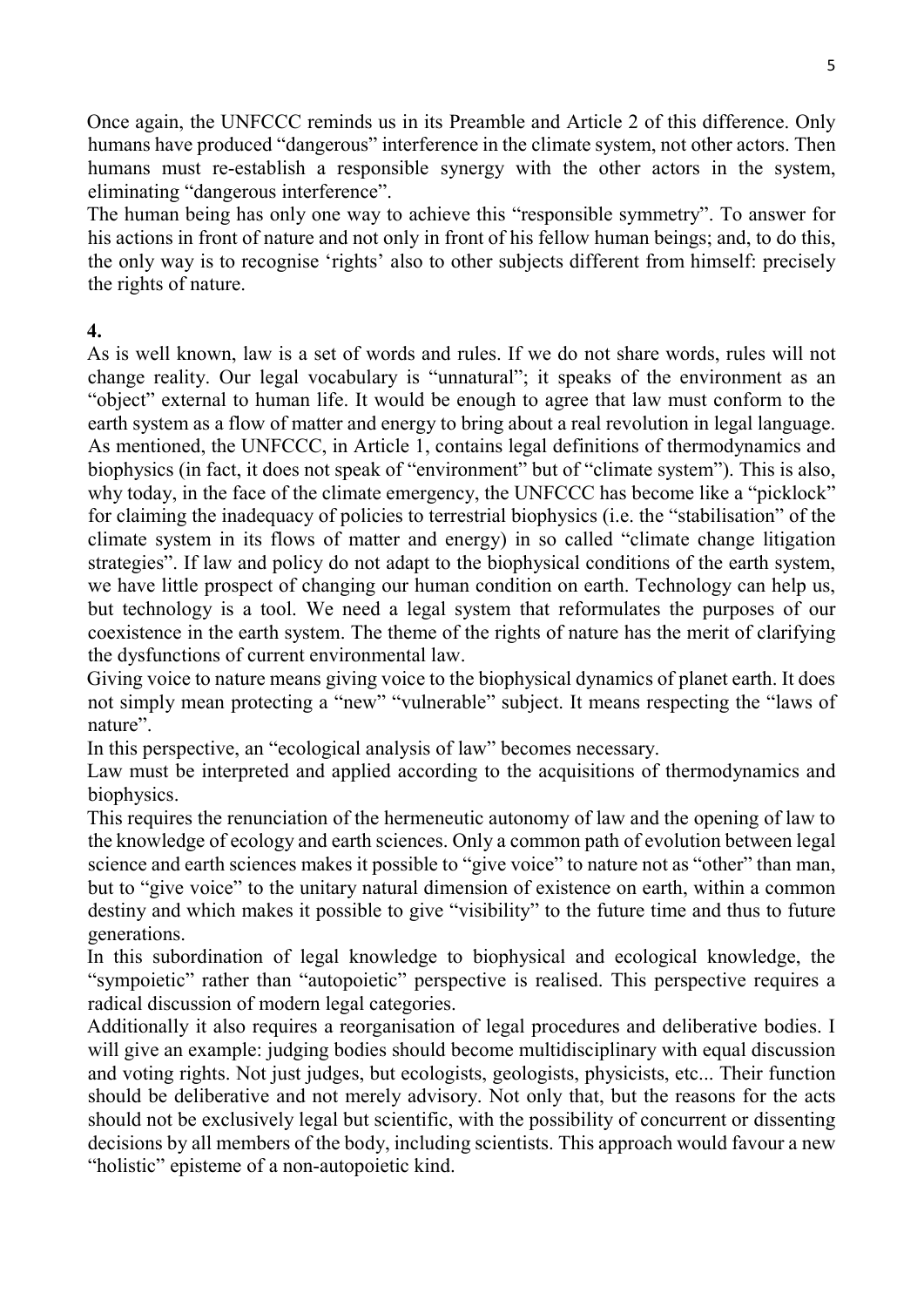In addition, a multidisciplinary body would make it possible to know the facts in their biophysical dimension and not only with regard to human interests.

It would not be a matter of entrusting decisions "to" scientists, but of deciding "with" scientists in a dimension of equal discussion and deliberation (precisely through the right of concurrent or dissident decision). In this way, the democratic method would also evolve as a method of knowledge of reality and not only of opinion. This perspective would give rise to a common awareness of the "rights of nature" as a dimension common to all living subjects, including the human being.

5.

In the "sympoietic" perspective, future generations does not only mean "human future". It means common biophysical conditions of permanence in the future time of "sympoiesis", with the absence, as the UNFCCC envisages, of "dangerous anthropogenic interference".

Currently, legal comparisons offer some insights into methods of recognising and applying the rights of nature from this perspective.

We can consider at least three possibilities:

- the "5-pillar" method of the "ecological mandate" (inspired by the Constitution of Ecuador) - the precautionary method of the "climate mandate" (based on Article 3 no.3 of the UNFCCC;

- the ecological analysis of law.

We have already said that the "Rights of Nature" formula means the radical transformation of current law through a new paradigm of relations between subjects as "matter" and "energy".

This can also be summarised as an "Ecological Mandate", i.e. the recognition of new legal rules that promote change based on scientific knowledge about the Earth System Science and the rules of Nature.

The "Ecological Mandate", as a realisation of Earth Jurisprudence, is characterised by three elements:

(a) the introduction of the substantive rights of nature;

b) the identification of new rules and methods for the interpretation and application of law.

c) the introduction of the obligation to take the rights of nature into account in all policies, and not only in court decisions.

5) Rule of the five responsibilities towards nature, with reversal of the burden of proof.

These rules not only receive consensus in the international *opinio iuris*, but are also demanded by the natural sciences and ecology.

By introducing the Rights of Nature, the Law must not simply attribute a "value" to goods and functions. It must respect the rules of operation of these goods and functions. Through the Rights of Nature, the "imperative reasons of overriding public interest" concern the rules of functioning of the ecosystems on which everyone's life depends.

Ecological assessments are very complex, but scientists have identified the main ecosystem rules to be respected.

These rules are compatible with the "pillars" of the Rights of Nature.

Ecological analysis of law serves to verify that human rules conform to these rules of ecosystem functioning. In this perspective, for example, the introduction of "ecological impact analysis" of policies has been proposed.

However, the introduction of the Rights of Nature also changes the economic analysis of Law, as it imposes intertemporal economic assessments of the costs and benefits of any policy with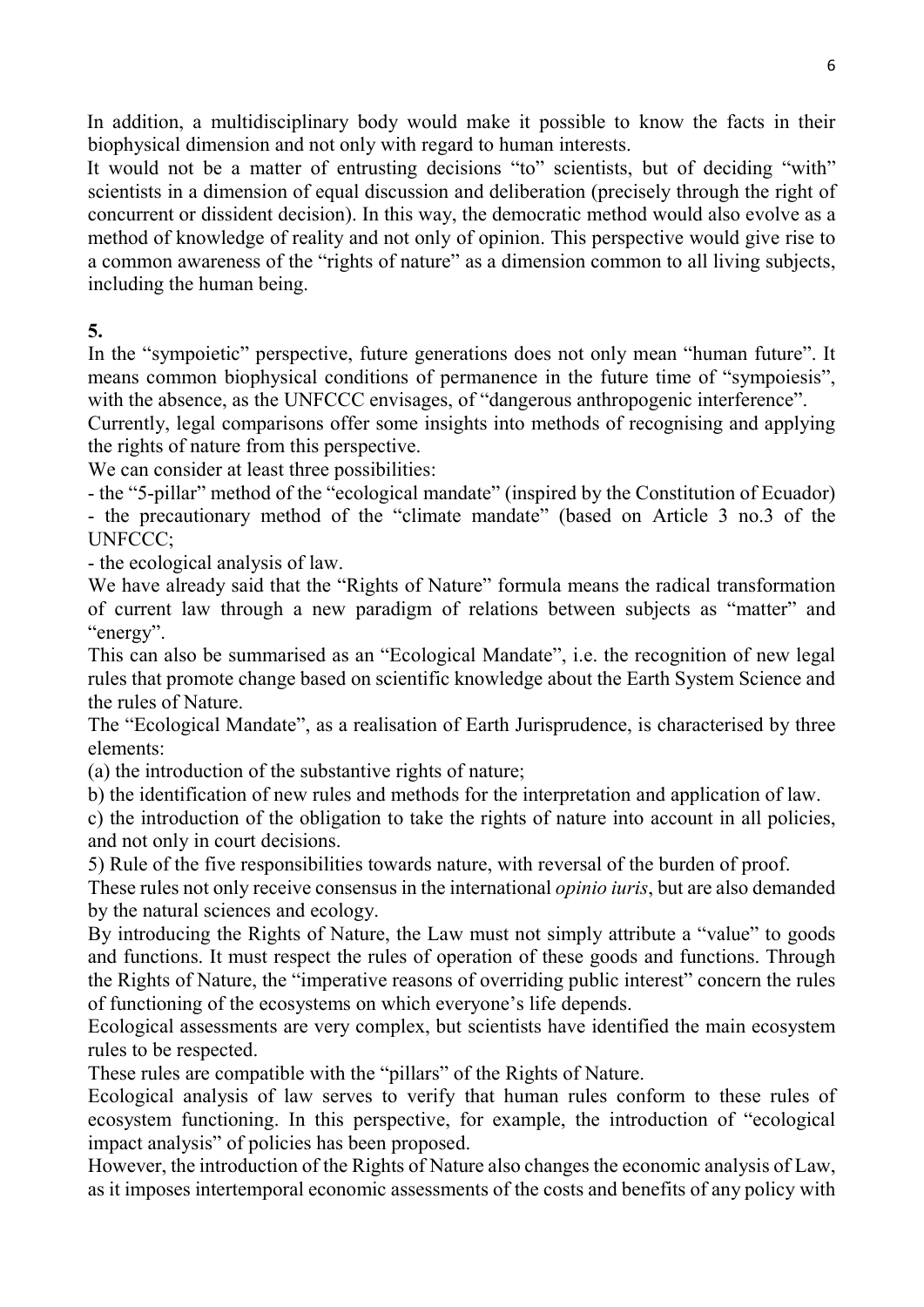respect to the natural cycles of the Earth system. In this perspective, the economic analysis of the Rights of Nature is similar to the economic analysis of the rights of future generations.

#### 6.

From all said thus far, it appears compulsory for the legal science to learn from all the new knowledge emerging from Earth System (ES) science; but also, from the ancestral knowledge transmitted through centuries by the chtonic legal tradition that still survives within indigenous peoples. As a consequence, a major reconsideration of the foundations of our constitutional systems, of legal personhood and of the concept of "subjective right" is required.

The sympoietic heuristic described above introduces legal scholars to a completely different hierarchy of values, in comparison to the ones at the basis of the social contract philosophy of the XVI century, from which constitutionalism was born. The fundamental goal of a constitutional system should be the preservation of the integrity of the Earth System (see above, § 2, and Camerlengo 2020). In fact, only since recent times the integrity of the ES has been rightly understood as the precondition for human survival as an individual and a species; whereas the autopoietic perspective that feeds the current legal framework simply equates the Earth System with the human environment, a set of physical elements that man can manage and model at his stake.

Kim and Bosselmann propose considering the protection and restoration of the integrity of Earth's life-support system «as a potential Grundnorm or goal of international environmental law» (Kim, Bosselmen 2013, p. 305). Nature as "Grundnorm" could guide the evolution of global constitutionalism (Carducci & Castillo Amaya 2016) as a set of rules on the permanence of rights over time (in Cooter's "strategic" meaning of Constitution 2000).

As Schmidt notes, the protection of the ES is a goal, from which to extrapolate a new Grundnorm, as a criterion of validity of the system's sources of production (Schmidt 2019, p. 728). The validity of norms no longer coincides with compliance with internationally assumed constraints, but with their conformity to the 'natural' rules that guarantee the stability of the ES (Carducci et al 2020, p. 170 ff.). So, in constitutional law, norms' legitimacy should be measured first of all having in mind the tipping points that scientists have indicated with respect not only to climate stability, but in general of the ES resilience, that is the capacity of maintaining or recovering the equilibrium that allows life as we know it to prosper on our planet. Climate change is in fact one among the nine indicators of the Planetary Boundaries Framework, even if, together with the biosphere integrity, both have been considered the two core ones, through which the other boundaries operate (Steffen et al 2015, p. 8).

It is quite evident that the acceptance of this new Grundnorm affects the formulation and interpretation of many other legal concepts.

First of all, the ES in herself should be considered a legal subject, as indigenous worldviews have always recognized the Pacha Mama. In fact, in ecology, different levels of organization of the living and non-living matter can be pointed out: individuals, populations (species), communities of populations, ecosystems and the ecosphere. Scaling up, the degree of complexity increases; scaling down, the degree of specialization increases. The hierarchy is not at all determined by the human nature of these components. Besides, the law is one of the most typical products of human societies, it is a cultural human phenomenon. This does not mean that law can only consider non-human components of the ecosphere as objects. On the contrary, it means that their legal status depends on which type of cultural relations we are able to recognize between ourselves and non-human individuals, species and ecosystems. The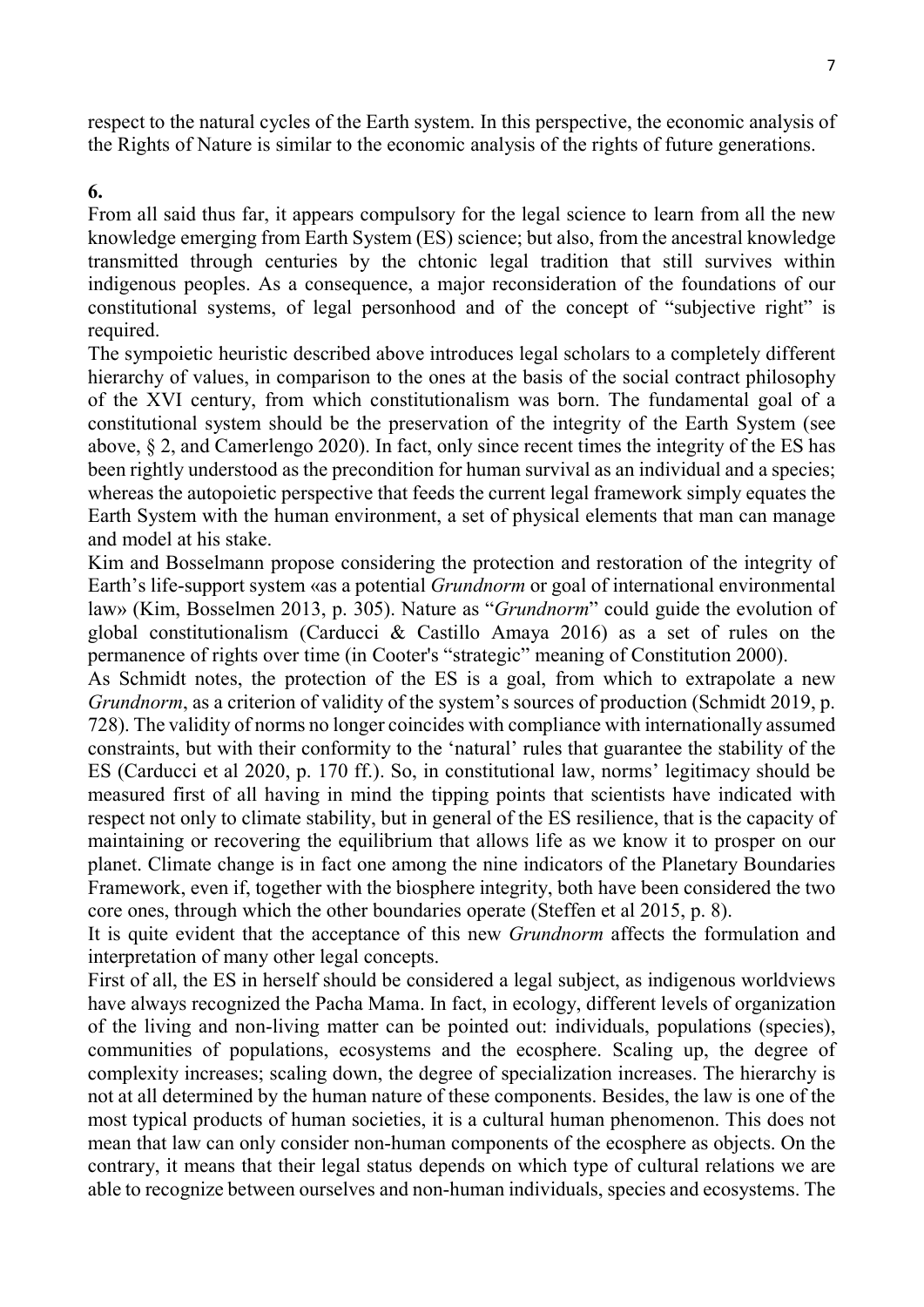"sympoietic" heuristic, the whole-systems approach on which rights of nature are based, the ES law approach, are all cultural frameworks that recognize the status of legal subjects to all elements that compose the ecosphere.

Odum introduced in this analysis the concept of "emergent property", that means that each level gains some additional characteristics from the layers below. Emergent properties do not correspond to the sum of the characters of all inferior unities, but are instead the product of their interrelationships. As already stated in § 3, all players in the game of life have different roles, but a hierarchy among the layers remains, and generates more and more complexity in the organization of living and non-living matter. From a legal point of view, this hierarchy is relevant when applying dispute resolution criteria into legal conflicts.

The legal tool that society has produced to solve conflicts among individuals without using violence is the concept of "right". In common law systems, where remedies precede rights, it is easier to understand why it is fundamental to recognize legal personhood to natural elements, in order to implement an ecological legal paradigm. In civil law systems, a right is an individual or collective claim legally protected by the law. The recognition of a situation abstractly worthy of protection by the legislator comes prior to the remedies. This means that a major cultural shift on the understanding of our role in the ES is necessary in order to pave the way for a legal change. Moreover, the same concept of "right" could appear inappropriate. The ecosphere, the ecosystems, the non-human species, they do not have any claims to make to the legislator. They simply exist and follow the intrinsic rules of survival in their DNA and the interdependency paths that evolution has forged. How humanity represents herself inside this framework, if as an insider or an outsider, does not depend on Nature's claims, but on our own cultural understanding.

At constitutional level, all rights have the same legal force, so balancing is the technique used to solve constitutional conflicts. Two different principles can be applied. The principle of proportionality requires limitations of fundamental rights to be adequate, necessary and proportional to the aims pursued. On the other hand, the principle of protection of the essential nucleus of fundamental rights prevents the total sacrifice of one of the conflicting rights.

At legislative level, conflicts of rights become conflicts of rules, and various criteria apply, among which there are temporality, speciality, competence and hierarchy. This last one gives preference to the superior source of law from which the discipline of the right comes from. As all subjects of law are humans (or equiparated to humans through the fiction of legal personhood) their personal status does not affect the applicability of these criteria.

When all "ecological" subjects are recognized as "legal" subjects, the different role they play in the organization of the ecosphere and in the resilience of the ES is relevant and must be taken into consideration, on a case-by-case method, when a conflict arises.

The ecological *Grundnorm* we have recognized obliges to prohibit any action or omission that affects the safe operating space for humanity (identified by the planetary boundaries framework or by the overcoming of the tipping points of the ES). This means that the balance of the ES should always prevail over the other legal subjects' rights. This corresponds in legal terms to the application of the "*in dubio pro natura*" principle, where "Nature" is holistically interpreted as the ecosphere.

Many scientific reports and studies have denounced that we have already crossed the safe operating space for humanity, at least in the two core indicators of climate change and biological integrity. As a consequence, the "*in dubio pro natura*" criterion must be declined in two sub-principles: "in dubio pro clima" and "in dubio pro conservatione". This last one was already recognized by the CITES with respect of biodiversity and in principle 5 of the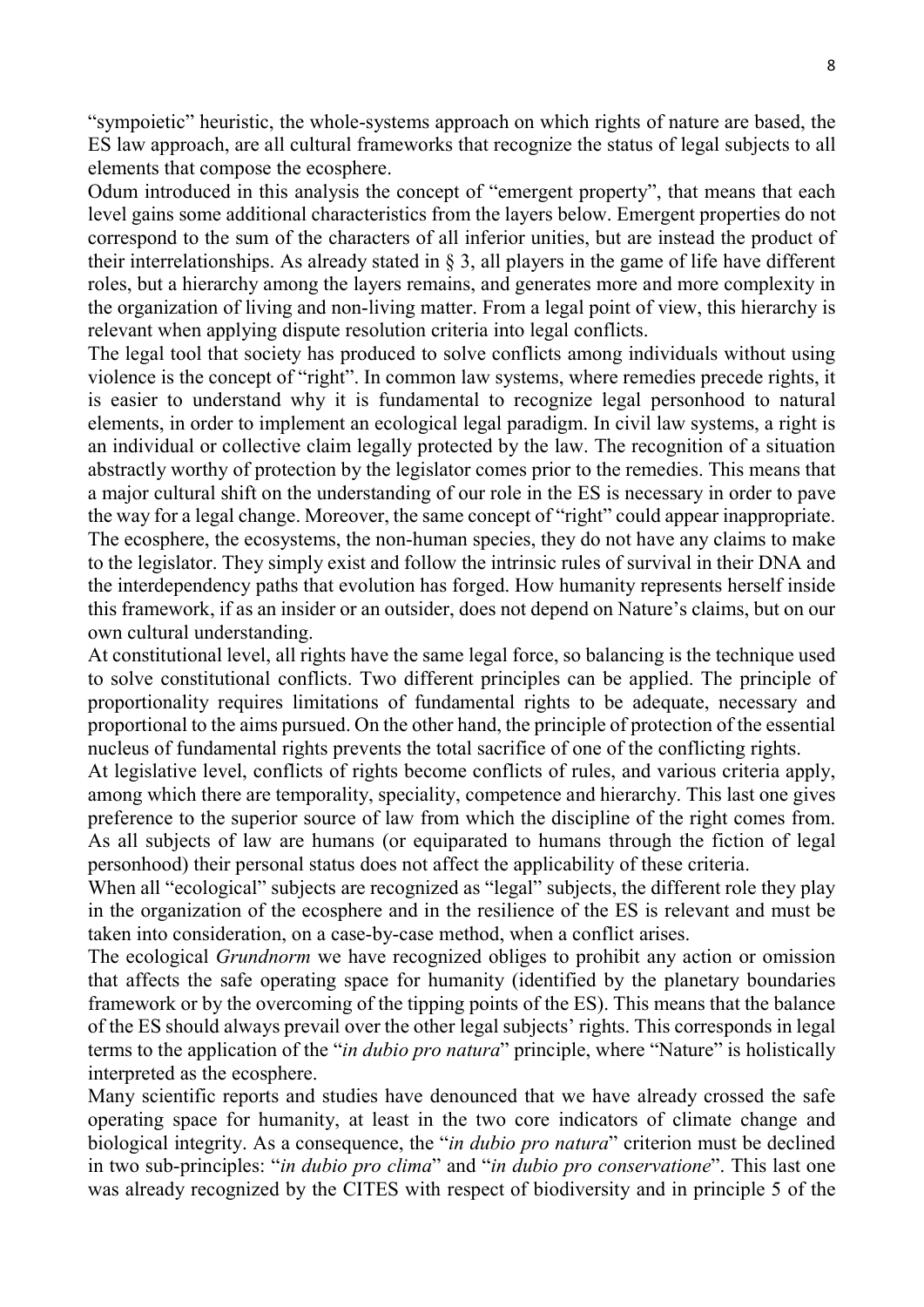ecosystem approach endorsed by the COP of the Convention on Biological Diversity UNEP/CBD/COP/5/23). Biodiversity is the engine of evolution in the planet. Moreover, we are not still able to understand all the complex relationships and feed-back loops deriving from the interaction of all the levels of organization of the ES, so the precautionary principle should be called to justify not only the preference assigned to the protection of species from extinction, but in general the preference of the solution that guarantees the highest rate of biodiversity, even if not at risk of extinction.

If the ecosphere stability is not endangered, in order to determine which competing right must prevail, we have to look at the status of the legal subjects involved, following the hierarchy of living and non-living components of the ecosphere. Ecosystems' stability must prevail over species' and individuals' rights; and the species existence must prevail over individuals' rights.

Only when the previous conditions are satisfied, a safeguard clause in favor of human rights should apply. The common condition of vulnerability of all individuals and species in front of a planetary ecological disaster justifies a restriction of the "pro-homine" principle. But from a "sympoietic" perspective, even when only human interests are in conflict, dispute resolution principles must be applied taking into consideration that human actions are never ecologically neutral, and always co-create the relationships with other forms of matter and energy. For this reason, proportionality should become "eco-proportionality" (proposed by Gerd Winter 2013) and the defense of the "essential core" of human rights must always try to reach a reasonable balance with Nature's rights and to preserve the fundamental right to life of non-human individuals.

## 7.

The concept of "emergent property" cited above is an ecological reason for which in a new legal paradigm inspired by the ecological mandate, not only the concept of legal personhood should be reframed, but also the definition of "rights".

In  $\S$  3 we have explained that the sympoietic heuristic represents life as a never-ending process of creation of matter and energy resulting from the co-action of all the components of the ecosphere. So, we are not only interdependent as for our survival, but also co-creators of the system in which we live. This means that the most important function in the ES is the set of relationships existing among all its components. The stability of the relations of interdependence and co-creation among individuals, species, communities and ecosystems should be the main goal of policies and rules. So "relation" must shift from the periphery of law to the centre of its institutional tools.

However, from a legal point of view, this goal is very complicated to be reached with existing legal instruments, because the concept of "right" has been defined in terms of individual or collective "claims" that clash with opposite claims of other subjects. So, the concept of "rights" generates an adversarial and confrontational system of dispute resolution, where (usually) a part wins and the other succumbs. As stated in the EESC Report "*Towards an EU* Charter of the Fundamental Rights of Nature. Study" «We also need to reframe rights from adversarial to synergistic, moving us from "rights" to "right relationship", a "right relationship" being one that supports the wellbeing of the whole» (Carducci et al. 2020, p. 10).

So, in which way can we legally protect the relationship between the parties instead of focusing only on their singular claims? In order to answer the question, I will try to analyse different academic contributions on the idea of a "relational approach to law". Even if the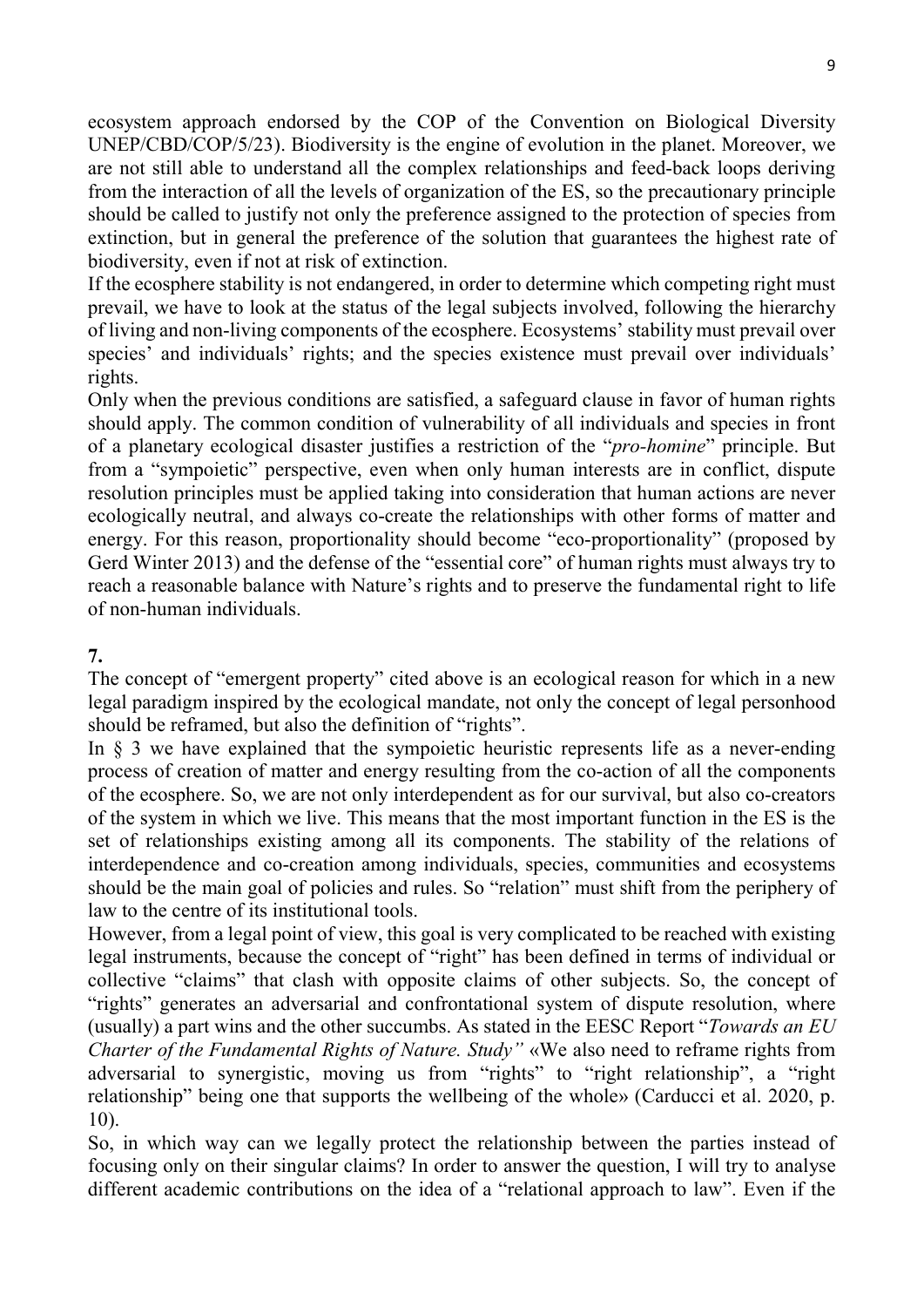concept has been mainly applied to solve intercultural conflicts among humans, its premises can offer meaningful insights into the process of shifting to an ecological legal paradigm.

In the introduction to her seminal book Law's Relations: a Relational Theory of Self, Autonomy, and Law, Jennifer Nedelsky hopes that the audience of her book could be formed also by environmentalists because, as she stresses, "The very concept of ecology is relational" (Nedelsky 2011, p. 12). Meeting those expectations, her arguments will be applied to our proposal, as a powerful step in the direction of a re-orientation in how we shape and understand our world. By re-defining the self from a relational perspective, she supports a new concept of law and a new language for rights<sup>1</sup>: «A relational analysis provides a better framework for identifying what is really at stake in difficult cases and for making judgments about the competing interpretations of rights involved […] Both law and rights will then be understood in terms of the relations they structure—and how those relations can foster core values, such as autonomy. (p. 4)

One of the main difficulties is to understand "relation" not in opposition with "autonomy". In fact, the more common understanding is that the claim for autonomy is a reaction to the limits and constraints posed to the self by the community in which one lives. On the contrary, the author tries to defend a relational concept of autonomy, that generates from the relationships in which the self is always re-created. She not only focussed on how the law can shape our relations, but also on a relational approach to rights, because rights' rethoric appears to be universally accepted and applied, even in undemocratic context. The relational approach can be used to enhance some core values such as autonomy and equality and, moreover, it produces some new values such as care (p. 82).

In her studies about Singapore's relational constitutionalism, Li-ann Thio starts from the premise that even among legal scholars the model of contemporary Western liberal constitutionalism is intrinsically considered as hegemonic and taken as a granted point of departure for every constitutional analysis. Instead, with the aim of pluralising the idea of constitutionalism, she considers the Singapore experience as a valuable and original product of a different cultural and legal sensitivity, based on non-liberal views: «be is to exist in relation to other beings and relationalism prioritises the longevity or durability of mutually dependent relationships, rather than

treating relationships as discrete short-term transactions. (Thio 2019, p. 233)

-

Even if the main objective of relational constitutionalism in Singapore is managing intergroup conflicts and assure religious harmony, its cultural basis and the methods followed to reach the goal can offer food for thought on how to shape the ecological legal paradigm. First of all, relational constitutionalism focuses on the maintenance of a peaceful relationship within and among religious groups: «a primary goal of relational constitutionalism relates to sustaining healthy, durable, on-going relationships—in this universe, rights co-exist with other-centric responsibilities, reciprocity and the common good […] The vision of the individual within a relational framework is not the vision of an atomistic rational being asserting rights against the state, which many liberal theorists favour. Instead, individuals are situated in communities, shaped and constituted by the network of relationships they interact with and are fundamentally connected to (Thio 2019, p. 206-207).

Following Thio's arguments, a constitution that imposes specific values, or better, a particular idea of what is good, such as environmental conservation, must be ascribed to non-liberal

<sup>&</sup>lt;sup>1</sup> My point throughout is that law needs an alternative conceptual framework to do its work optimally, and new concepts need to be given life in the law. (p. 4)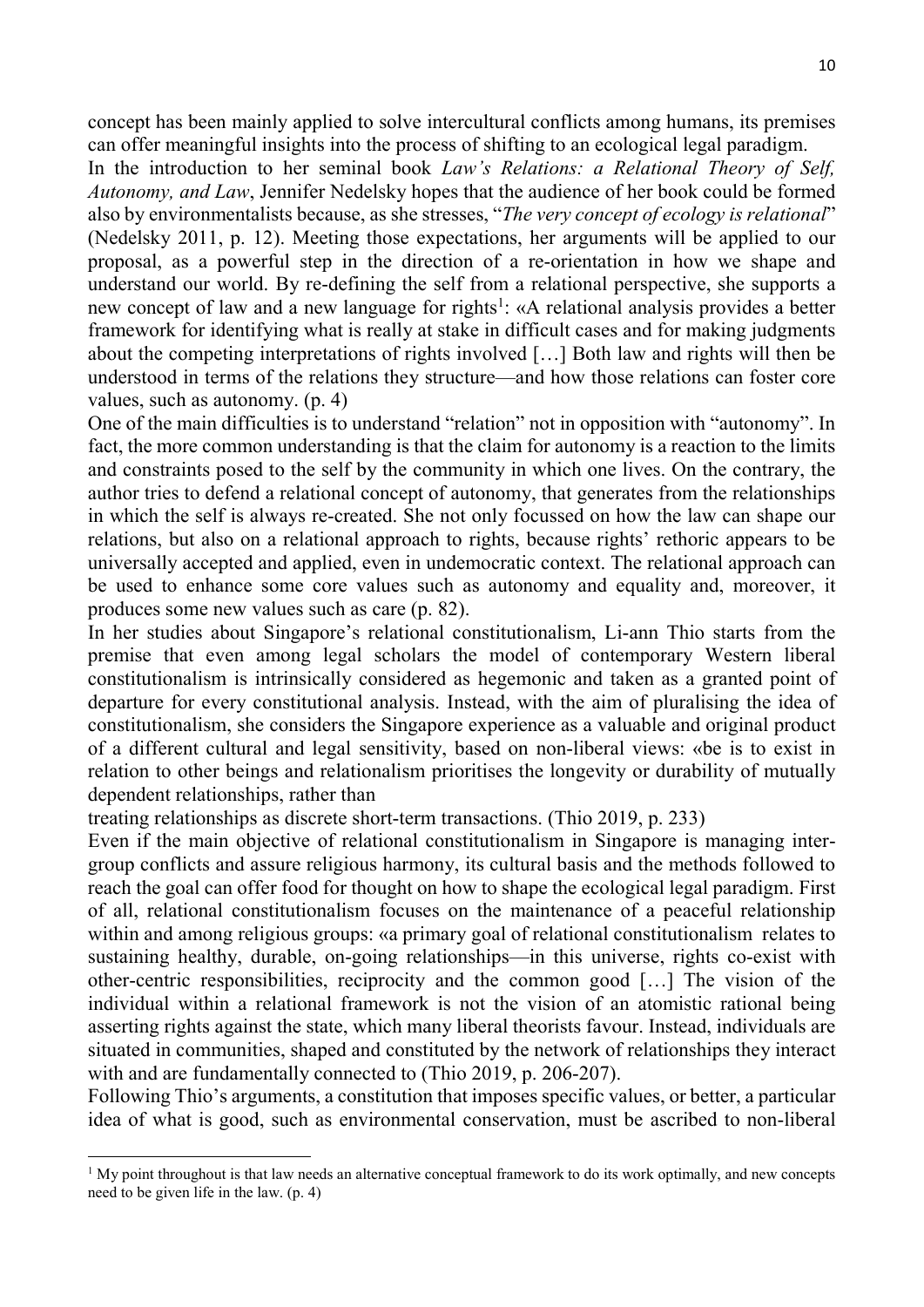Constitutions, where the State pro-actively encourages the formation of a collective identity among citizens based on selected values. So, depending on the specific ideas that the State puts at the basis of the common identity of the people, different non-liberal forms of State can be classified. We could consider the stability of the ES as the common value at the basis of a sustainable and harmonic society, where people are aware of their vulnerability and interdependency with respect of the other non-human livings, and the matter and energy we co-produce by our interactions. As in Singapore's relational constitutionalism, the maintenance of social harmony would not be guaranteed by the judicial protection of atomic individual rights, but by the preference for solidarity and care responsibilities among all legal subjects of this relation. This idea corresponds to the interpretation Silvia Bagni gave of the constitutional architecture of the State designed by the new Constitutions of Ecuador and Bolivia in 2008 and 2009, that she called Caring State. Not by chance, this concept emerged as attached to experiences that were incorporating the Rights of Nature into the legal system, both at constitutional and legislative level. The Caring State was based onto two main pillars: environmental and social justice. These goals were to be understood in the light of what we have called in this article a "sympoietic" perspective. In fact, "environmental justice" was intended in a broader sense, opposite to the international idea of the "environment". Its foundations are rooted in the indigenous cosmovisions that consider the Pacha Mama as a subject. Meanwhile, the Caring State, as plurinational and intercultural, embraces a more powerful concept of social justice, giving voice and representation to the most vulnerable members of the society, including indigenous and afro-american peoples.

However, the Caring State has been trapped in liberal structures and legal mechanisms, being unable to develop original forms of interaction. Singapore's relational constitutionalism could be helpful in highlighting an original path of implementation for the Caring State.

Relational constitutionalism in Singapore is aimed at pursuing religious harmony through soft constitutional norms, that is non-binding acts and documents, that suggest common principles of behaviour and call for the responsibilities of citizens. When this type of norms are widely accepted, they determine the limits of anti-social behaviour. Disobedience can be pursued by public rebuke and shame, and also by temporary exclusion from the community. This same mechanism can be seen in the idea of traditional justice among indigenous peoples, where the goal is to preserve harmony within the community and forgiveness is a fundamental part of the restoration process. From this perspective we could consider that "soft constitutional law" (as defined by Thio) can be used as an instrument for implementing the ecological paradigm. Of course, we cannot imagine to tackle climate change and the environmental crisis only by soft law or nudge. However, the stick must go with the carrot. As a radical change in our own lifestyles is the indispensable premise of every legal change, we absolutely need to install into people a renewed sense of belonging to a community of livings, where everyone gains from the others' good. So, concrete experiences of co-living in harmony with Nature, such as the public rituals of reconciliation between the religious chiefs in Singapore, can help to strengthen this sense of a shared fate, that at the moment seems lost among the recrudescence of State particularisms and populisms. To this aim, another formulation of relational constitutionalism can help to build a methodology for enhancing relationships over individual claims.

Peggy Cooper Davis compared American and South African constitutionalism under the lens of feminist critique, in order to explain why South Africa after apartheid produced a reactive Constitution, in Ackermann's terms, whereas the same did not occur in the US with slavery. She argues that in the US people were no more able to think relationally, recalling Carol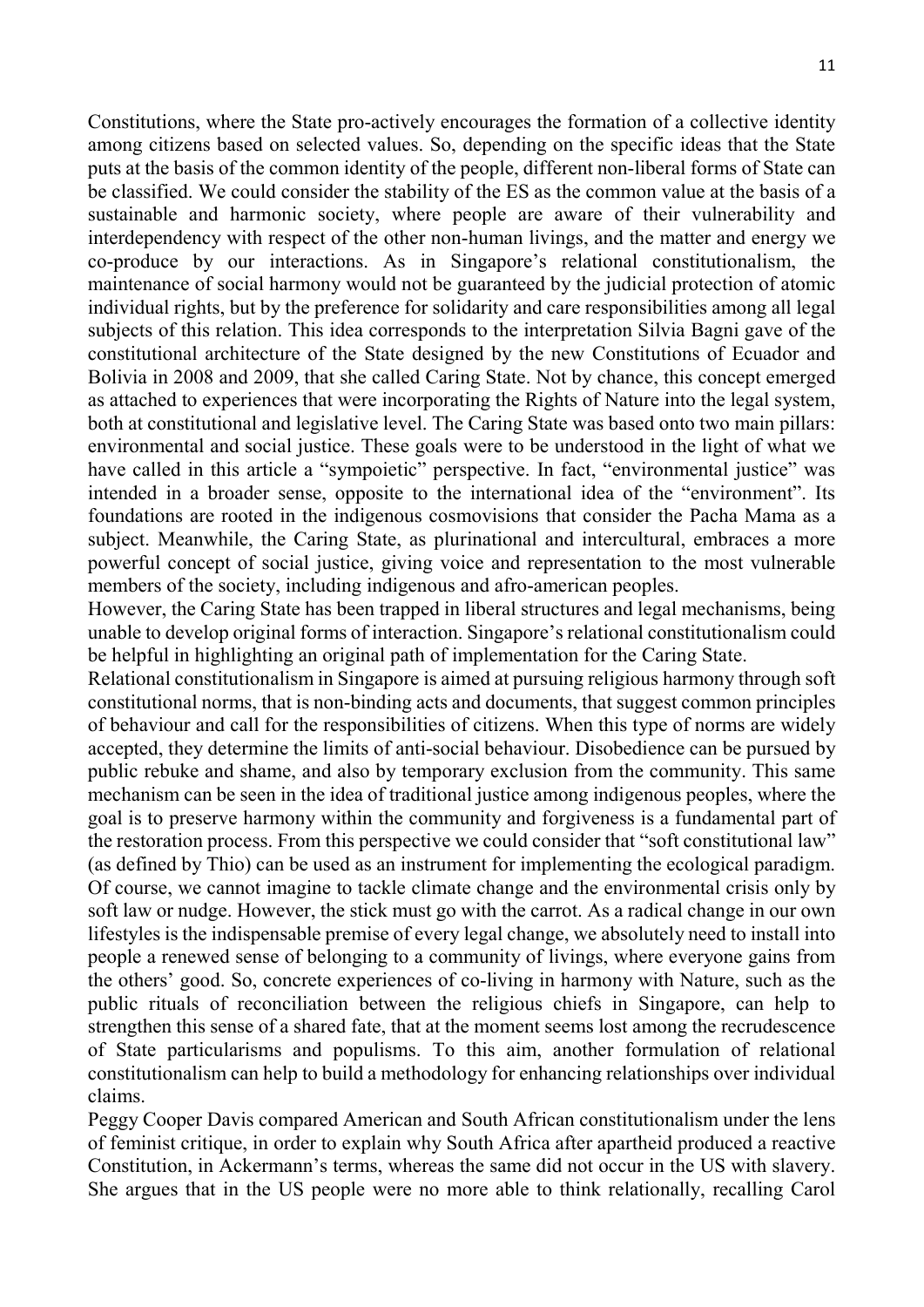Gilligan's work on the rejection of relational thinking in public spheres. Both authors support their position on a patriarchal interpretation of the history of human development. Besides, what is interesting for our purpose is the explanation on how we conceptualize public issues, such as the environmental and climate ones. Reasoning from a position of detachment, proper with individualism and rationalism, affirmative actions can be perceived as investments only if directed to the benefit of the self. Otherwise, they will always be seen as a sacrifice. «But if I share a bond of community with those who benefit from my tax dollars, and if I value our collective well-being, then, once again, I can feel that I have made an investment rather than a sacrifice» (Cooper Davis 2008, p. 248). This does not mean at all a total sacrifice of the self. On the contrary, «maintaining the voice of the "I" is necessary to the health of the "we"» (Cooper Davis 2008, p. 250). This approach totally corresponds to the basic rules of the ES, and encourages to take a holistic view over our choices and actions, considering ourselves as part of the whole, that never correspond to an arithmetic sum of each unity.

Last but not least, a different legal paradigm based on the principle of "relationality" comes from Andean jurisprudence. Maria Elena Attard Bellido imagines a dialogue on legal pluralism between two Goddeses: Themis, the Greek Goddes of Justice, and Mama Ocllo, the female ancestor of the Inca culture. Themis explains to Mama Ocllo the origins of liberal constitutionalism. Mama Ocllo, on the other hand, offers the epistemological tools for an intercultural translation of her legal argumentations, based on a plurinational, communitarian and decolonizing perspective (Maria Elena Attard Bellido 2019, 93). This alternative jurisprudence rejects the binary code of legal disputes, in favour of solutions that defend harmony and sustain the "vivir bien". Within this understanding of the law, jurists are called to "feel the reality", before and above "knowing" or "thinking" it<sup>2</sup>. Knowledge is the result of collective experiences and practices, transmitted through generations. The author proposes to apply to the analysis of legal conflicts the methodology of the chakana, that represents the Andean Cosmovision. The chakana, as an intercultural interpretative tool, invites the lawyer to consider the legal facts from the four dimensions of: being (ser), knowing (saber), doing (hacer) and power (poder). This multidimensional approach (sentipensar, "thinking our feeling") guarantees the harmony of the human being with his environment, and aims at the realization of the vivir bien. This methodology aims at reaching the jaqi<sup>3</sup>, a solution that produces a balance between the parties in conflict. The four dimensions of life are interconnected by principles such as relationality, correspondence, complementarity, reciprocity, that together build a relational logic.

We are sure that a relational approach to law could be seen by many as a dangerous erosion of individual rights and freedoms; by others it could seem utopic. As for the first critique, we have tried to explain with the concept of "sympoiesis" and the new hierarchy of conflict resoultion criteria, that the individual is not erased by our proposal, but instead powered by its relational dimension, that can foster a more inclusive and respectful community. As for the second critique, we are deeply convinced that our mental structures of thought produce a strong impact on how we behave. It's more, our language, as a product of our thinking, shapes our behaviour. So, we absolutely need to create a "habit of relational thinking". This can generate a shift in our epistemological paradigm, from a liberal to a relational/ecological one,

-

<sup>2</sup> «desde esta ética aymara, el runa/jaqi —el ser humano como parte de la naturaleza— siente la realidad, más que conocerla o pensarla» (Josef Estermann (2009), cited by Maria Elena Attard Bellido 2019, p. 93).

<sup>3</sup> «propugna una decisión jurisdiccional que tenga la finalidad de consagrar el jaqi, lo que superaría la lógica binaria de las partes ganadoras y perdedoras en un litigio —que, por cierto, en pocas ocasiones contribuye a la paz social en términos de armonía y equilibrio— (Maria Elena Attard Bellido 2019, p. 97)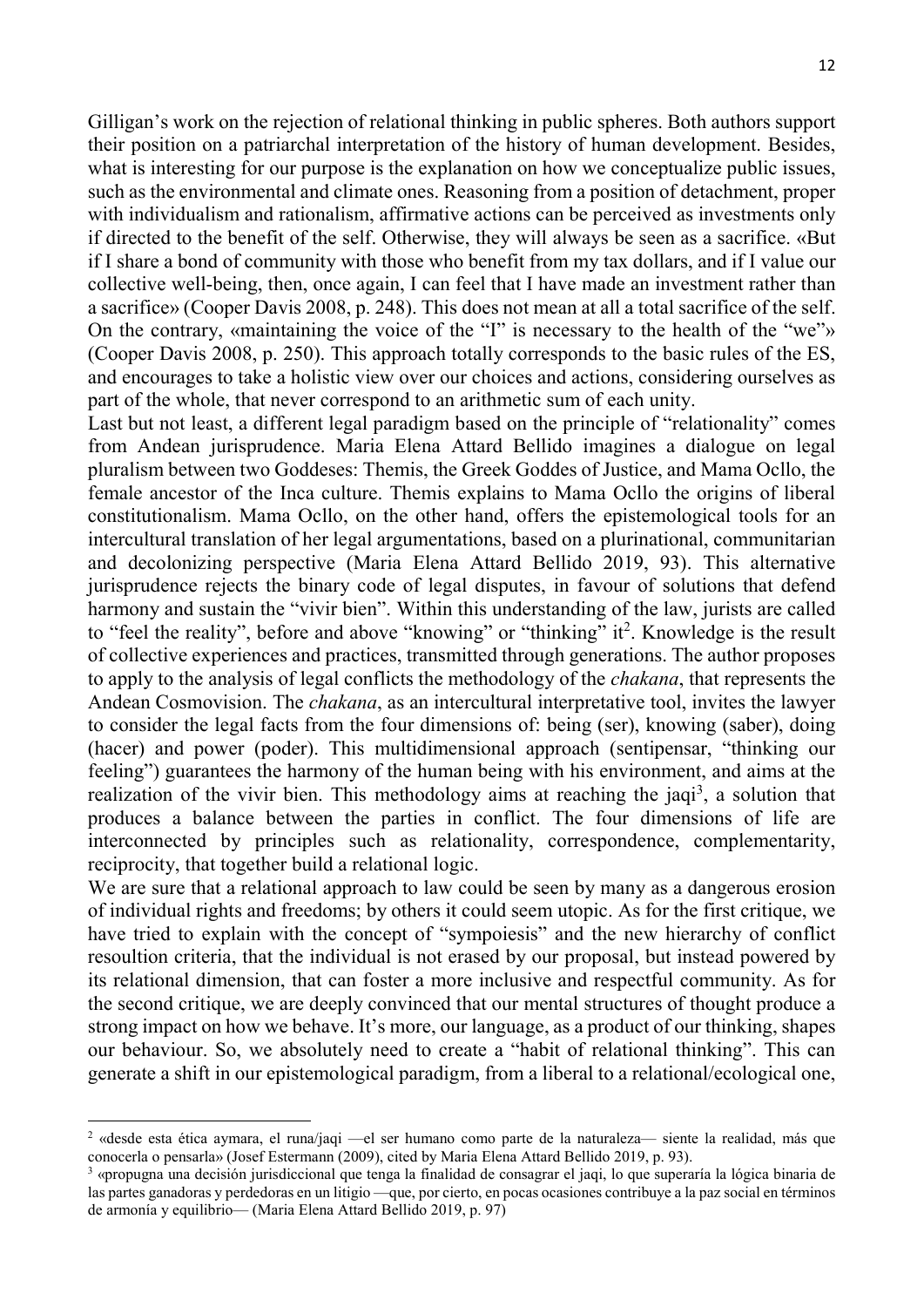in order to expect from humanity a real change in the pattern of consumption and exploitation of our Planet and our fellows.

#### References

- Attard Bellido, Maria Elena 2019. "Entre la diosa Themis y Mama Ocllo: la propuesta de argumentación jurídica plural desde la filosofía intercultural andina de la Chakana". Diálogo de Saberes, 50: 79-100.
- Camerlengo, Quirino 2020. Natura e potere. Una rilettura dei processi di legittimazione politica. Mimesis, Milano-Udine.
- Carducci, Michele et al. 2020. Towards an EU Charter of the Fundamental Rights of Nature. Study, European Economic and Social Committee, Bruxelles.
- Carducci, Michele & Castillo Amaya Lidia Patricia 2016. "Nature as "Grundnorm" of global constitutionalism: contributions from the Global South". Revista Brasileira de Direito 12 2: 1-10.
- Cooper Davis, Peggy 2008. "Toward a Relational Constitutionalism", Acta Juridica 239.
- Cooter, Robert D. 2000. The Strategic Constitution. Princeton University Press, Princeton.
- Dempster, M. Beth L. 1998. A Self-Organizing Systems Perspective on Planning for Sustainability. Master Thesis, University of Waterloo.
- Hart, Herbert Lionel Adolphus 1955. "Are there any Natural Rights?", The Philosophical Review 64 2: 175-191.
- Hofeld, Wesley Newcomb 1913. "Some Fundamental Legal Conceptions as Applied in Judicial Reasoning", The Yale Law Journal 23 1: 16-59.
- Kim, Rahkyum E. 2021. "Taming Gaia 2.0: Earth system law in the ruptured Anthropocene", The Anthropocene Review, 1-14.
- Kim, Rakhyun E., Bosselmann, Klauss 2013. "International environmental law in the Anthropocene: Towards a purposive system of multilateral environmental agreements", Transnational Environmental Law 2 2: 285-309.
- Lenton Timothy M., Held Hermann, Kriegler Elmar, et al. 2008. "Tipping elements in the Earth's climate system", Proceedings of the National Academy of Sciences 105: 1786-1793.
- Lenton, Timothy M., Rockström, Johan, Gaffney Owen, et al. 2019-2020 "Climate tipping points — too risky to bet against", Nature 575: 592-595.
- Margulis, Lynn 1998. Symbiotic Planet: A New Look at Evolution. Basic Books, New York.
- Nedelsky, Jennifer 2011. Law's Relations: a Relational Theory of Self, Autonomy, and Law, Oxford University Press, New York et al.
- Petersmann, Marie-Catherine 2021 "Sympoietic thinking and Earth System Law: The Earth, its subjects and the law", Earth System Governance 9: 100114.
- Schmidt, Jeremy J. 2019. "The moral geography of the Earth system", *Transactions of the* Institute of British Geographers, 44 4: 721-734.